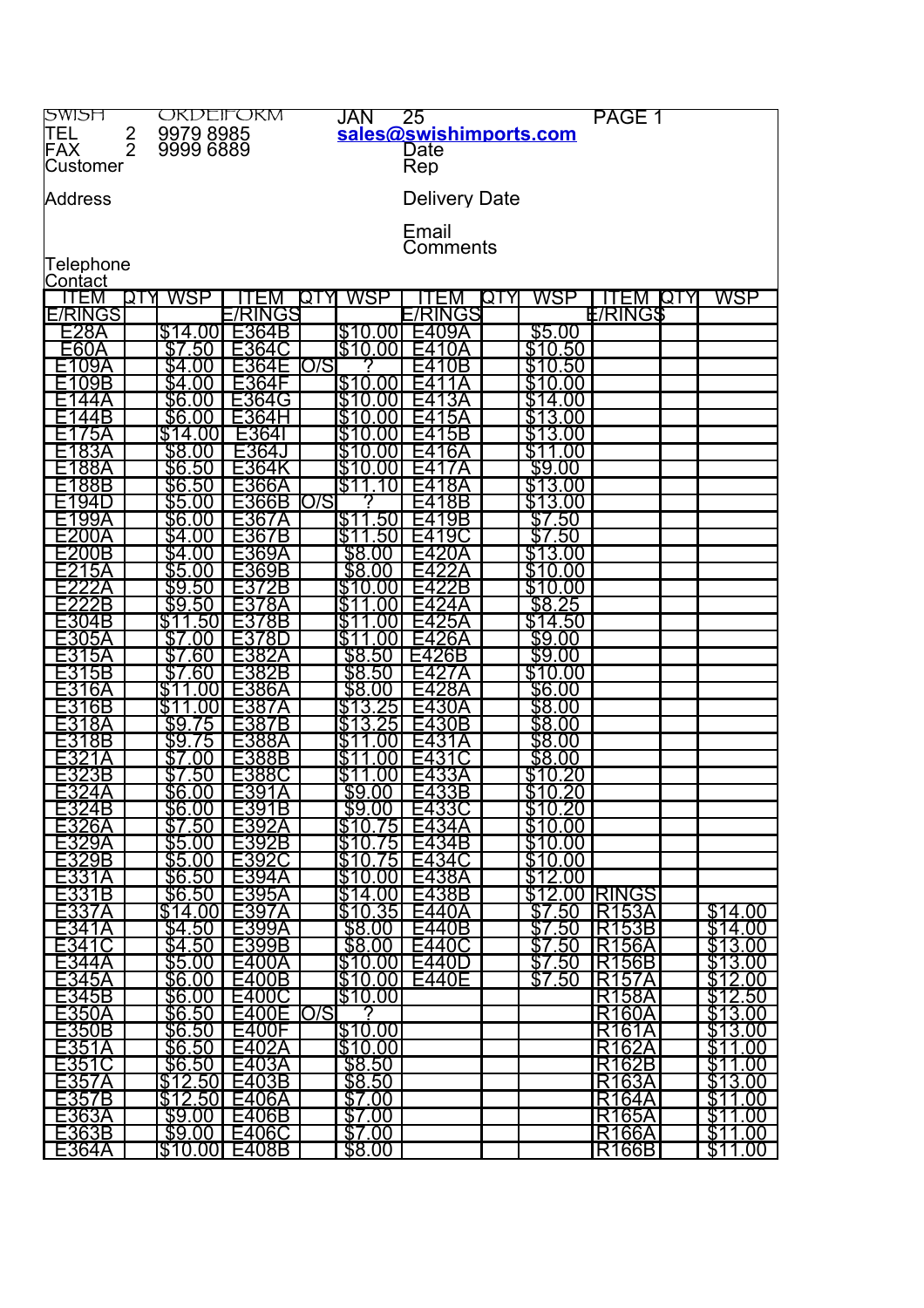| ITEM              | W/S<br>LAL.<br>D1               |                  |                          | TEM                                | ΩĪ   | W/S                     | ITEM               | I C I | W/S                     |
|-------------------|---------------------------------|------------------|--------------------------|------------------------------------|------|-------------------------|--------------------|-------|-------------------------|
| .ACES<br>N/L      |                                 | ΞS<br>J/I<br>AC. |                          | <b>BILETS</b>                      |      |                         | SICARVEIS          |       |                         |
| N70A              | \$10.50                         | N419A            | \$10<br>.00              | <b>B253B</b>                       | O/S  | 7                       | S515C              |       | S6.00                   |
| N70B              | \$10.50                         | <b>N420B</b>     | \$12.00                  | <b>B253B</b>                       | O/S  |                         | S545B              |       | \$5.00                  |
| N<br>7A           | \$6.00                          | N421A            | S<br>14<br>001           | <b>B254A</b>                       |      | \$9.00                  | <b>S586A</b>       |       | $\overline{\$7}$<br>.00 |
| <b>N315A</b>      | \$6.50                          | N422A            | \$12<br>$.50\,$          | <b>B254B</b>                       |      | \$9.00                  | <b>S587A</b>       |       | \$7<br>.00              |
| <b>N319A</b>      | \$10.<br>.00                    | N423A            | \$13<br>.OOI             | <b>B254C</b>                       |      | \$9.<br>.00             | <b>S595C</b>       |       | \$6.60                  |
| N320A             | \$6.00                          | N424A            | 25<br>\$12               | <b>B254D</b>                       |      | \$9.<br>.00             | <b>S596D</b>       |       | \$6.50                  |
| <b>N324A</b>      | \$5.00                          | <b>N425A</b>     | \$11<br>00               | <b>B255A</b>                       |      | \$8.00                  | S61<br>1B          |       | \$6.00                  |
| <b>N330B</b>      | \$9.00                          | <b>N425B</b>     | \$<br>00                 | <b>B255B</b>                       |      | \$8.00                  | S612B              |       | \$6.00                  |
| <b>N332A</b>      | \$6.50                          | <b>N426A</b>     | \$14<br>.00              | <b>B256A</b>                       |      | $\overline{\$7}$<br>.50 | <b>S618A</b>       |       | \$4.00                  |
| <b>N335B</b>      | \$7<br>.00                      | <b>N427B</b>     | \$13<br>50               | <b>B256B</b>                       |      | \$7<br>.50              | <b>S622A</b>       |       | \$4.50                  |
| <b>N341A</b>      | \$6.00                          | <b>N427C</b>     | \$13                     | <b>B256C</b>                       |      | \$7.50                  | S627A 0/S          |       | $\overline{AP}$         |
| <b>N342A</b>      | \$7.00                          |                  | .50 <sub>l</sub><br>\$12 | <b>B258B</b>                       | IO/S | ႒                       |                    |       |                         |
|                   |                                 | <b>N428A</b>     | .50                      |                                    |      | 7                       | S627B IO/S         |       | API                     |
| <b>N342B</b>      | \$7<br>.00                      | <b>N428B</b>     | \$12<br>.50 <sub>1</sub> | <b>B259A</b>                       | O/S  |                         | S628A 0/S          |       | APL                     |
| N343A             | \$11<br>.50                     | N429B            | \$13.00                  | <b>B259B</b>                       |      | \$10.00                 | S628B <b>O/S</b>   |       | API                     |
| <b>N344A</b>      | \$5.00                          | <b>N430A</b>     | \$13<br>.50 <sub>1</sub> | <b>B259C</b>                       |      | \$10.<br>.00            | S629B IO/S         |       | $\overline{API}$        |
| <b>N345B</b>      | \$10.00                         |                  |                          | <b>B262A</b>                       |      | \$10.50                 | S631C              |       | $\overline{57.00}$      |
| <b>N347A</b>      | \$8.00                          | <b>N731A</b>     | \$6.00                   | <b>B262B</b>                       |      | .50<br>10               | S633B O/S          |       | API                     |
| <b>N348A</b>      | \$8.00                          | <b>N731B</b>     | \$6.00                   | <b>B262C</b>                       |      | .50<br>10               | S634A              |       | \$6.00                  |
| <b>N349A</b>      | \$6.00                          |                  |                          | <b>B263B</b>                       |      | S<br>13.<br>.00         | <b>S635A</b>       |       | \$8.50                  |
| <b>N351A</b>      |                                 | \$10,00 B/LETS   |                          | <b>B264A</b>                       |      | \$11<br>50              | <b>S635B</b>       |       | \$8.50                  |
| <b>N352A</b>      | \$10.50                         | <b>B130B</b>     | \$6.00                   | <b>B267A</b>                       |      | \$10.00                 | <b>IS635C</b>      |       | \$8.50                  |
| <b>N356A</b>      | \$5.00                          | <b>B132A</b>     | \$7.00                   | <b>B268A</b>                       |      | \$9.00                  | <b>S635D</b>       |       | \$8.50                  |
| <b>N357A</b>      | \$5.00                          | <b>B183A</b>     | \$6.00                   | <b>B268B</b>                       |      | \$9.00                  | <b>S639B</b>       |       | \$9.00                  |
| <b>N358A</b>      | \$5.00                          | <b>B207A</b>     | \$4.00                   | <b>B269A</b>                       |      | \$8.30                  | <b>S643A</b>       |       | \$7<br>$'$ .20          |
| <b>N359A</b>      | \$5.00                          | <b>B207B</b>     | \$4.00                   | <b>B269B</b>                       |      | \$8.30                  | <b>S643B</b>       |       | .20<br>\$7              |
| N362A             | \$6.50                          | <b>B221D</b>     | \$6.00                   | B270A                              |      | \$8.00                  | <b>S646A</b>       |       | <u>\$9.25</u>           |
| <b>N362B</b>      | \$6.50                          | <b>B234A</b>     | \$4.00                   | <b>B270B</b>                       |      | \$8.00                  | <b>S647A</b>       |       | \$7.00                  |
| N364A             | \$6<br>.00                      | <b>B234B</b>     | \$4.00                   | <b>B270C</b>                       |      | $\overline{\$8}$<br>.00 | <b>S647B</b>       |       | \$7<br>.00              |
| <b>N365A</b>      | .50<br>\$6                      | <b>B241A</b>     | \$5.00                   | <b>B272A</b>                       |      | .00                     | <b>S656A</b>       |       | \$10.00                 |
| <b>N365B</b>      | \$6.50                          | <b>B241B</b>     | \$5.00                   | <b>B272B</b>                       |      | \$<br>2<br>.00          | <b>S660B</b>       |       | \$7.50                  |
| <b>N366A</b>      | \$11<br>50                      | <b>B242A</b>     | $\sqrt{34.00}$           | <b>B272C</b>                       |      | 2<br>.00                | S661A              |       | \$8.20                  |
| <b>N366B</b>      | \$1<br>.50                      | <b>B242B</b>     | \$4.00                   | <b>B273B</b>                       |      | \$12.70                 | S663B              |       | \$8.50                  |
| <b>N366C</b>      | $\overline{\$1}$<br>50          | <b>B242C</b>     | $\overline{54.00}$       | 73C<br>B <sub>2</sub>              |      | \$12<br>70              | <b>IS680A</b>      |       | \$10.00                 |
| <b>N367A</b>      | \$12<br>.00                     | <b>B242D</b>     | $\overline{5}4.00$       | B27<br>ΆΑ                          |      | \$8.00                  | <b>S680B</b>       |       | \$10.00                 |
| <b>N367B</b>      | \$12<br>.00                     | <b>B245A</b>     | \$4.50                   | <b>B275A</b>                       |      | \$8.50                  | S680C              |       | <b>B268A</b>            |
| <b>N374A</b>      | \$8.00                          | <b>B245B</b>     | \$4<br>50                | B275B                              |      | \$8.50                  | S681A IO/S         |       |                         |
| <b>N376A</b>      | \$14.00                         | <b>B245C</b>     | .50<br>\$4               | <b>B278A</b>                       |      | \$9.<br>.00             | S681B              |       |                         |
| <b>N378A</b>      | 59.50                           | <b>B246A</b>     | \$6.00                   | <b>B279A</b>                       |      |                         | \$11.00 S681C      |       | <u>\$9.00</u><br>\$9.00 |
| <b>N379A</b>      |                                 | \$13.50 B248A    | \$5.50                   | <b>B279C</b>                       |      |                         | \$11.00 S681D O/S  |       |                         |
| <b>N380A</b>      | \$9.50                          | <b>B248B</b>     | \$5.50                   |                                    |      |                         | S681E              |       | 59.00                   |
| <b>N382A</b>      | O/S                             | <b>B248C</b>     | \$5.50                   |                                    |      |                         | S689A              |       | \$10.50                 |
| <b>N383A</b>      | \$9.00                          | <b>B248D</b>     | \$5.50                   |                                    |      |                         | <b>S690A</b>       |       | \$9.00                  |
| <b>N385A</b>      | \$10.00                         | <b>B249B</b>     | \$8.00                   |                                    |      |                         | S691A              |       | S <sub>10.00</sub>      |
| <b>N385B</b>      | \$10.00                         | <b>B250A</b>     | \$6.00                   |                                    |      |                         | S693A              |       | \$11.00                 |
| <b>N390A</b>      | \$10.00                         |                  |                          |                                    |      |                         | S693B              |       | \$11.00                 |
| <u>N391A</u>      | \$8.50                          |                  |                          |                                    |      |                         | S694B              |       | \$11.00                 |
| <u>N391B</u>      | \$8.50                          |                  |                          |                                    |      |                         | S695A              |       | \$11.00                 |
| <u>N393A</u>      | \$8.50                          |                  |                          |                                    |      |                         | S696B              |       | \$9.00                  |
| <b>N394A</b>      | O/S                             |                  |                          |                                    |      |                         | S696C              |       | 59.00                   |
| <b>N397A</b>      | \$13.50                         |                  |                          |                                    |      |                         | S698B              |       | <u>511.00</u>           |
| <b>N397B</b>      | \$13.50                         |                  |                          |                                    |      |                         | S699A              |       | <b>S11.00</b>           |
| <b>N398A</b>      | \$9.00                          |                  |                          |                                    |      |                         | SW19A              |       | 57.00                   |
| N400A             | \$12.50                         |                  |                          |                                    |      |                         | SW <sub>20</sub> A |       | <u>58.00</u>            |
| <b>N401A</b>      | \$13.00                         |                  |                          |                                    |      |                         |                    |       |                         |
| N403A             | \$11.50                         |                  |                          |                                    |      |                         |                    |       |                         |
| N406A             | \$9.00                          |                  |                          | Credit Card Type (Visa/Mastercard) |      |                         |                    |       |                         |
| N407A             | <u>\$16.50</u>                  |                  |                          | Cardholder Name                    |      |                         |                    |       |                         |
| N408A             | \$12.00                         |                  | Amount                   |                                    | \$   |                         |                    |       |                         |
| N410A             |                                 |                  | Credit Card No           |                                    |      |                         |                    |       |                         |
| N4<br>1Α          | \$9.50                          |                  | <b>Expiry Date</b>       |                                    |      | 3 Digit CCV No          |                    |       |                         |
| N4<br>2Α          | \$11.00                         |                  |                          |                                    |      |                         |                    |       |                         |
| <u>ТЗА</u>        |                                 |                  | Signature                |                                    |      |                         |                    |       |                         |
| <u> 15B</u><br>N4 | \$10.00 <br>\$13.50 <br>\$13.50 |                  |                          |                                    |      |                         |                    |       |                         |
| N415C             |                                 |                  |                          |                                    |      |                         |                    |       |                         |
| <b>N418A</b>      | \$10.50                         |                  |                          |                                    |      |                         |                    |       |                         |